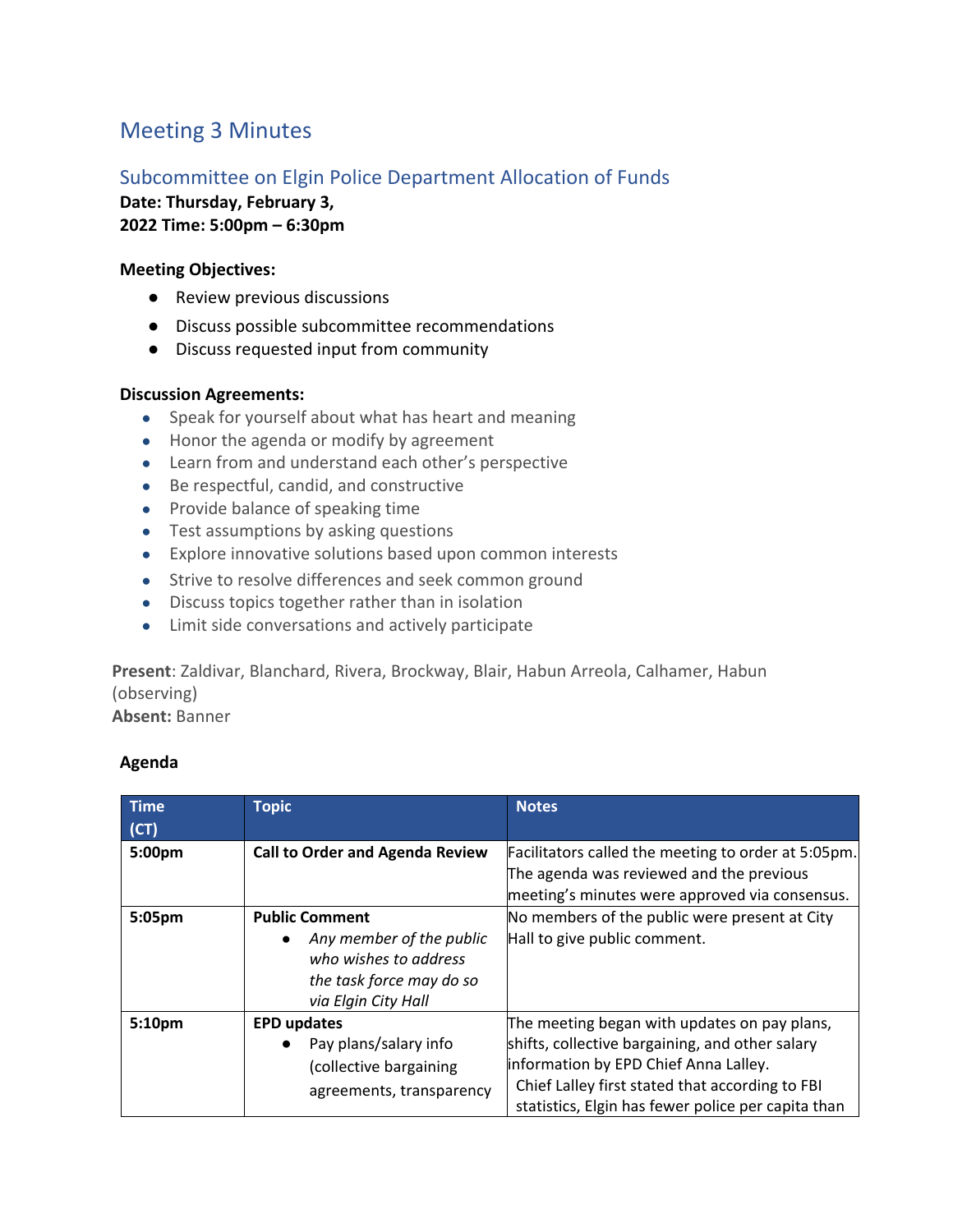|        | site)<br>Officer staffing levels | the average American city. The Chief also added<br>that officer compensation depended on more<br>than only hours worked but also workload<br>demands, community needs and wishes, and<br>operational demands.<br>Assuming all officers are working on a given day<br>the force consists of 184 officers. Officers do not<br>have control over how long a call may last. The<br>Chief then recalled that the other day there was<br>a call at Judson University that lasted 3-4 hours.<br>Thus, salaries vary because overtime and other<br>compensation cannot be exactly projected.                                                                                                                                                                                                                                                                                                                                                                                                                                                                                                                                                        |
|--------|----------------------------------|---------------------------------------------------------------------------------------------------------------------------------------------------------------------------------------------------------------------------------------------------------------------------------------------------------------------------------------------------------------------------------------------------------------------------------------------------------------------------------------------------------------------------------------------------------------------------------------------------------------------------------------------------------------------------------------------------------------------------------------------------------------------------------------------------------------------------------------------------------------------------------------------------------------------------------------------------------------------------------------------------------------------------------------------------------------------------------------------------------------------------------------------|
| 5:20pm | Q&A                              | The Task Force Members asked multiple<br>questions about the information Chief Lalley<br>offered on officer compensation.<br>One Task Force member asked if Elgin had red<br>light cameras that could decrease officer<br>workload. The Chief answered that Elgin does<br>not have red light cameras because there are<br>issues with their operating systems.<br>Another Task Force member asked why call<br>times can vary so greatly and be so long. The<br>Chief answered that it was due to the inevitable<br>unpredictability of police work. Some calls need<br>attention from mental health professionals and<br>some situations need to be diffused. Those types<br>of calls can take extra time.<br>Councilwoman Powell also asked if the<br>department had considered utilizing less<br>frequent 10-12 hour shifts instead of 8 hours in<br>order to streamline hours-worked?<br>Chief Lalley answered that they had looked into<br>it but changing shifts would be a trial run and<br>would have to be discussed with the union.<br>Other questions concerned how much police<br>officers worked, how sensitive officers are to |